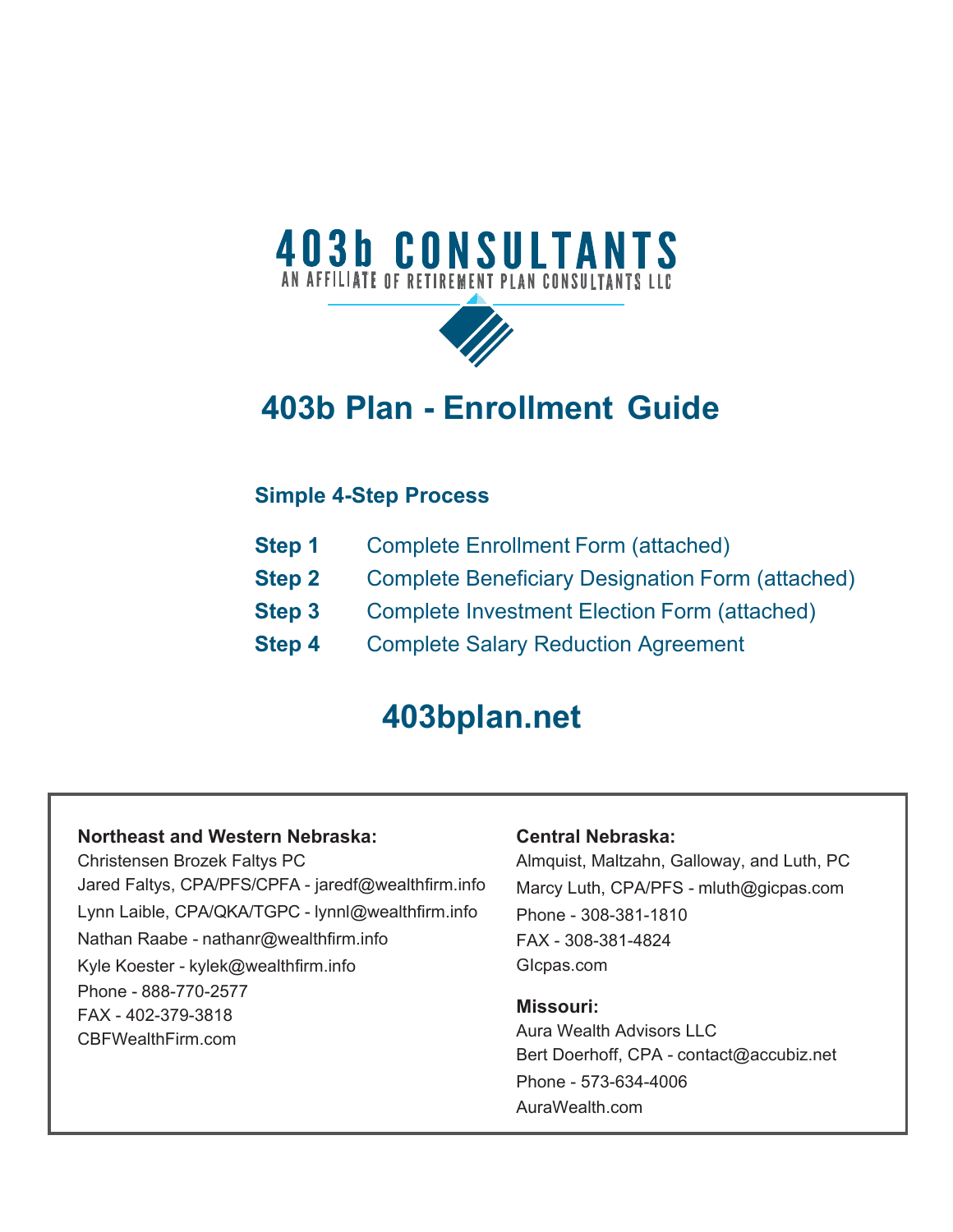# **Step 1 ‐ 403(b) ENROLLMENT FORM**

#### **Please return this form to your Human Resources office after completing.**

| <b>PARTICIPANT INFORMATION</b>                                                                                                |                        |                  |                    |  |
|-------------------------------------------------------------------------------------------------------------------------------|------------------------|------------------|--------------------|--|
|                                                                                                                               |                        |                  |                    |  |
| <b>School Name</b>                                                                                                            |                        |                  | <b>Hire Date</b>   |  |
|                                                                                                                               |                        |                  |                    |  |
| <b>First Name</b>                                                                                                             | MI                     | <b>Last Name</b> |                    |  |
|                                                                                                                               |                        |                  |                    |  |
| <b>Address</b>                                                                                                                |                        |                  |                    |  |
|                                                                                                                               |                        |                  |                    |  |
| City                                                                                                                          | <b>State</b>           |                  | Zip Code           |  |
|                                                                                                                               |                        |                  |                    |  |
| <b>Cell Number</b>                                                                                                            |                        |                  | <b>Home Number</b> |  |
|                                                                                                                               | <b>Marital Status:</b> |                  | Married<br>Single  |  |
| <b>Social Security Number</b>                                                                                                 |                        |                  |                    |  |
|                                                                                                                               |                        |                  |                    |  |
| Email                                                                                                                         |                        |                  | <b>Birth Date</b>  |  |
| Yes - Are you affiliated with or employed by a stock exchange or member firm of an exchange or FINRA, or a<br>No.             |                        |                  |                    |  |
| municipal securities broker-dealer? (If "yes" you must attach a letter from your employer approving the establishment of your |                        |                  |                    |  |
| account when submitting this application.)                                                                                    |                        |                  |                    |  |
| Yes - Are you a director, 10% shareholder or policy-making officer of a publicly held company?<br>No                          |                        |                  |                    |  |
| (If "yes", enter company name                                                                                                 |                        |                  | and trading symbol |  |
| <b>ENROLLMENT ELECTION</b>                                                                                                    |                        |                  |                    |  |
|                                                                                                                               |                        |                  |                    |  |

### Complete **Salary Reduction Agreement** to initiate a voluntary salary reduction and specify deferral election details.

I agree that my pay will be reduced in the manner I have indicated on the Salary Reduction Agreement and that those dollars will be deferred into the 403(b) Plan. This Elective Deferral Agreement will continue to be in effect while I am employed, unless I change or terminate it. I acknowledge that I have read this entire agreement, understand it, and agree to its terms. In the event that an erroneous contribution or excess contribution is made to my account, I authorize my employer to make necessary corrections to ensure elective deferrals made to my account are in accord with the limits specified in the following sections of the Internal Revenue Code: the elective deferral limitations in Sections 402(g) and 414(v) and the annual additions limitations in Section 415(c). I have reviewed the respective website regarding the 403(b)(7) Custodial Account Agreement and I adopt the terms of the 403(b)(7) Plan and appoint MG Trust Company as custodian (does not apply if another custodian / annuity is chosen, subject to plan document and sponsor). I authorize MG Trust Company or its agent to perform those functions and appropriate administration services as specified. I understand fees will be collected by redeeming sufficient shares from my account balance or if money is common remitted to an outside vendor; fees can be collected during that process. Fees are calculated and collected quarterly in advance.

I authorize 403b Consultants LLC, Aspire and their agents to act on any instructions believed to be genuine for any service authorized on this form, including telephone/computer services. The parties will use reasonable procedures to verify the identity of the account holder and the person(s) granted trading privileges, if applicable when servicing an account by telephone. I understand that it is their policy to accept transaction instructions from and provide account information to the registered account owner(s) only, unless the account owner(s) has provided written authorization to the parties to grant trading privileges to another person. I further understand that it is my responsibility to monitor the activity in my account and not to provide account information, including my online user name and password to anyone, 403b Consultants LLC, Aspire and their agents are not liable for any losses that may occur from acting on unauthorized instructions.

Employee is responsible for providing the necessary information at the time of initial enrollment and later if there are any changes in any information necessary or advisable for Employer to administer the plan. Employee is responsible for determining that the salary reduction amount does not exceed the limits set forth in applicable law. Furthermore, Employee agrees to indemnify and hold Employer harmless against any and all actions, claims, and demands whatsoever that may arise from the purchase of annuities or custodial accounts. Employee acknowledges that Employer has made no representation to Employee regarding the advisability, appropriateness, or tax consequences with regard to his/her selection of the annuity and / or custodial account. Nothing herein shall affect the terms of employment between Employer and Employee. This agreement supersedes all prior salary reduction agreements and shall automatically terminate if Employee's employment is terminated.

Employee is responsible for naming a death beneficiary under annuity contracts or custodial accounts. Employee acknowledges that this is normally done at the time the contract or account is established and reviewed periodically.

Employee is responsible for all distributions and any other transactions with 403b Consultants LLC. All rights under contracts or accounts are enforceable solely by Employee, Employee beneficiary, or Employee's authorized representative. Employee must deal directly with 403b Consultants LLC to make loans, transfers, apply for hardship distributions, or any other transaction.

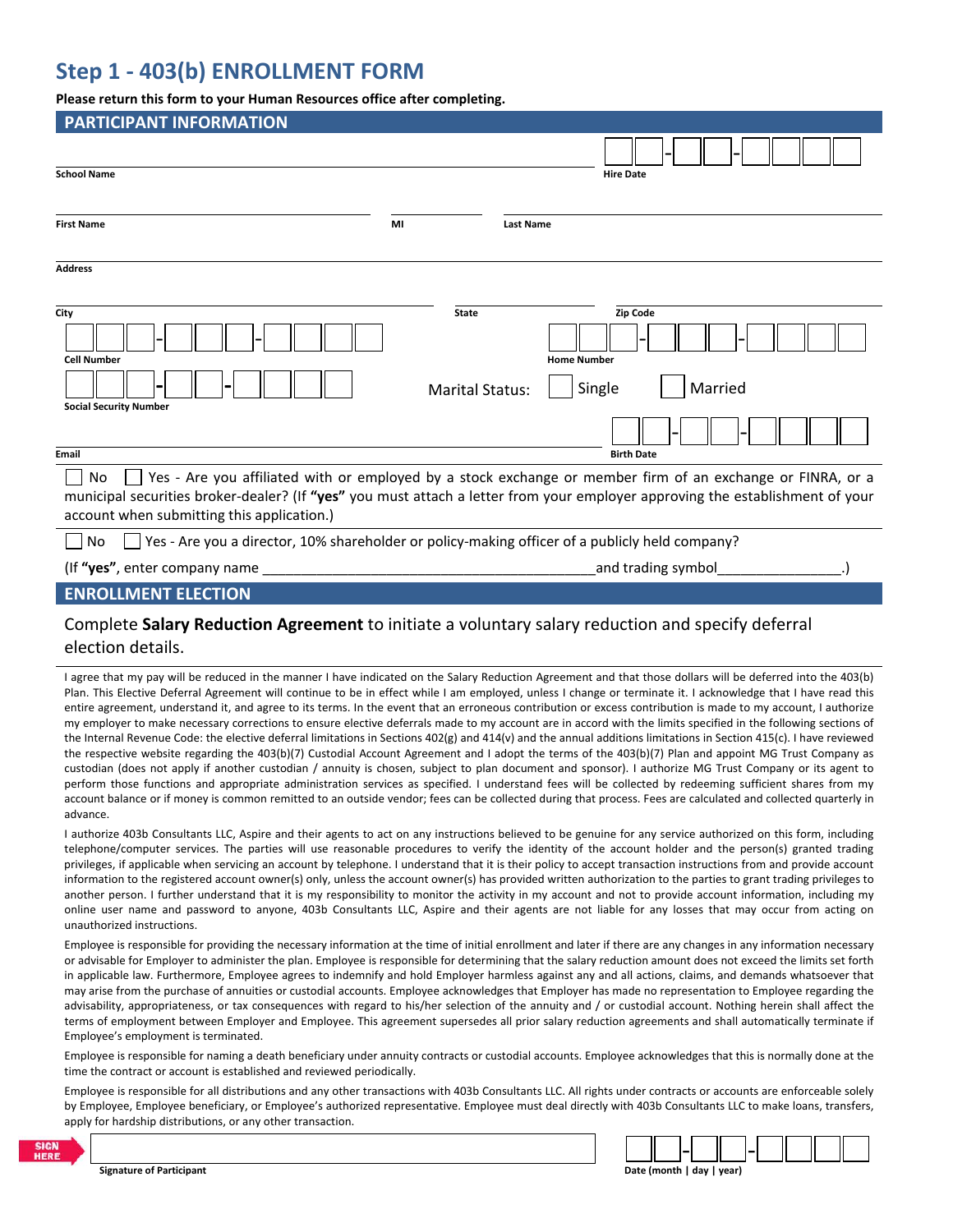# **Step 2 ‐ BENEFICIARY DESIGNATION FORM**

## **ACCOUNT HOLDER INFORMATION**

#### **Account Holder Name Social Security Number**

‐ ‐

**Notary Signature Commission Expiration Date (month | day | year)**

#### **NAME YOUR BENFICIARIES**

If additional beneficiary(ies) are desired, please make a copy of this page to provide additional beneficiary(ies) information.

I designate the following person(s) or entity(ies) below as my beneficiary(ies) to receive payment of the value of my retirement account upon my death.

| % Share             |                            | <b>Beneficiary/Entity Name</b>                                                                                                                                                                                                             |                  | Relationship              |
|---------------------|----------------------------|--------------------------------------------------------------------------------------------------------------------------------------------------------------------------------------------------------------------------------------------|------------------|---------------------------|
| Primary OR          |                            |                                                                                                                                                                                                                                            |                  |                           |
| Contingent          |                            | <b>Address</b>                                                                                                                                                                                                                             | City, State, Zip |                           |
| $\Box$ Per Stirpes* |                            | Date of Birth<br><b>Social Security Number</b>                                                                                                                                                                                             |                  | <b>Phone Number</b>       |
|                     |                            |                                                                                                                                                                                                                                            |                  |                           |
| % Share             |                            | <b>Beneficiary/Entity Name</b>                                                                                                                                                                                                             |                  | Relationship              |
| $\Box$ Primary OR   |                            |                                                                                                                                                                                                                                            |                  |                           |
| Contingent          |                            | <b>Address</b>                                                                                                                                                                                                                             | City, State, Zip |                           |
| Per Stirpes*        |                            | <b>Social Security Number</b><br>Date of Birth                                                                                                                                                                                             |                  | <b>Phone Number</b>       |
|                     |                            |                                                                                                                                                                                                                                            |                  |                           |
| % Share             |                            | <b>Beneficiary/Entity Name</b>                                                                                                                                                                                                             |                  | Relationship              |
| Primary OR          |                            |                                                                                                                                                                                                                                            |                  |                           |
| Contingent          |                            | <b>Address</b>                                                                                                                                                                                                                             | City, State, Zip |                           |
| $\Box$ Per Stirpes* |                            | <b>Social Security Number</b><br>Date of Birth                                                                                                                                                                                             |                  | <b>Phone Number</b>       |
|                     |                            |                                                                                                                                                                                                                                            |                  |                           |
| % Share             |                            | <b>Beneficiary/Entity Name</b>                                                                                                                                                                                                             |                  | Relationship              |
| Primary OR          |                            |                                                                                                                                                                                                                                            |                  |                           |
| $\Box$ Contingent   |                            | <b>Address</b>                                                                                                                                                                                                                             | City, State, Zip |                           |
| Per Stirpes*        |                            | <b>Social Security Number</b><br>Date of Birth                                                                                                                                                                                             |                  | <b>Phone Number</b>       |
|                     |                            | PLEASE NOTE: If you designate more than one beneficiary or contingent beneficiary, the percentage allocations must add up to 100%.                                                                                                         |                  |                           |
|                     |                            | Account Holder understands that if no beneficiary survives him/her or if the beneficiary(ies) cannot be located, the Account Holder's estate will be                                                                                       |                  |                           |
|                     |                            | the sole beneficiary for the Account. Account Holder understands that if Account Holder fails to indicate share percentages, all benefits will be                                                                                          |                  |                           |
|                     |                            | divided equally among the primary beneficiaries (or contingent beneficiaries, if no primary beneficiary remains).                                                                                                                          |                  |                           |
|                     |                            | Account Holder understands that he/she may change or revoke this designation at any time by completing a new Beneficiary Designation Form.<br>Completion of this form will revoke any prior beneficiary designations made for the account. |                  |                           |
|                     |                            | *A "per stirpes distribution of my estate in equal shares to my children Bob and Sue" means that if Bob dies before me, his children can share                                                                                             |                  |                           |
|                     |                            | what would have been his share had he survived me.                                                                                                                                                                                         |                  |                           |
|                     |                            |                                                                                                                                                                                                                                            |                  |                           |
|                     |                            |                                                                                                                                                                                                                                            |                  |                           |
|                     |                            | <b>Signature of Participant</b><br>NOTE: Spousal Consent is required if the participant is married and the designated primary beneficiary is not the participant's spouse. The spouse's                                                    |                  | Date (month   day   year) |
|                     |                            | signature must be witnessed by either (1) a representative of the plan or (2) a Notary Public.                                                                                                                                             |                  |                           |
|                     |                            | Spousal Waiver: I hereby consent to the above beneficiary designation.                                                                                                                                                                     |                  |                           |
|                     |                            |                                                                                                                                                                                                                                            |                  |                           |
|                     | <b>Signature of Spouse</b> |                                                                                                                                                                                                                                            |                  | Date (month   day   year) |
|                     |                            | Witness of Notary: Subscribed and Sworn to me this<br>day of                                                                                                                                                                               |                  | 20                        |
|                     |                            |                                                                                                                                                                                                                                            |                  |                           |

|  | <b>Notary Signature</b> |
|--|-------------------------|
|--|-------------------------|